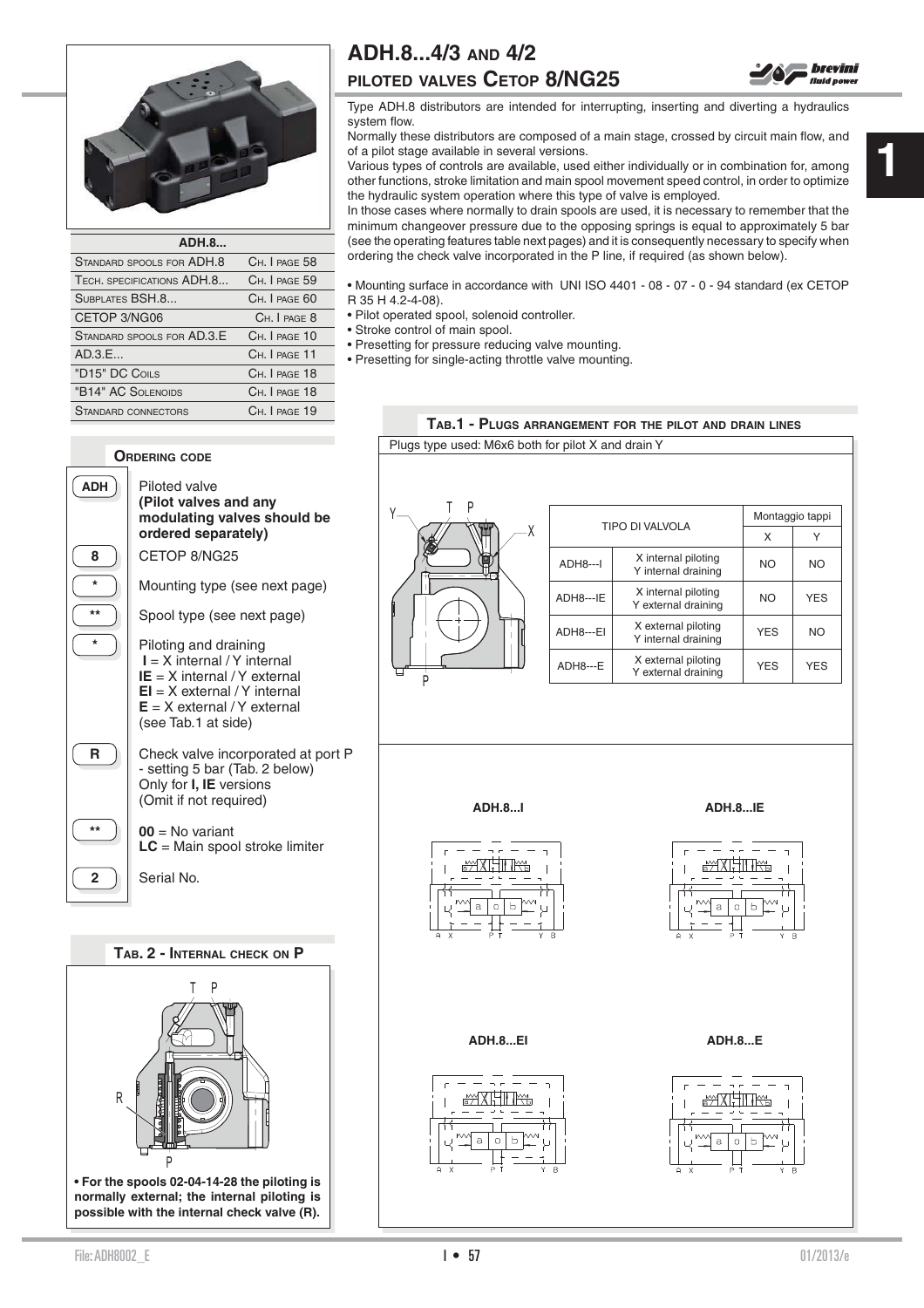



**1**

The diagram shows the pressure drops in relation to spools adopted for normal usage (see table).

The fluid used was a mineral based oil with a viscosity of 35 mm<sup>2</sup>/s at 50° C.

| Spool                                                        | <b>Connections</b>               |                   |                     |                   |                             |                   |
|--------------------------------------------------------------|----------------------------------|-------------------|---------------------|-------------------|-----------------------------|-------------------|
| type                                                         |                                  | $P \rightarrow A$ | $P \rightarrow B$   | $A \rightarrow T$ | $B\rightarrow T$            | $P \rightarrow T$ |
| 01                                                           | <b>ENERGIZING</b>                |                   |                     | $\overline{2}$    | $\overline{3}$              |                   |
| 02                                                           | DE-ENERGIZ.<br><b>ENERGIZING</b> | 2                 | 2                   | T                 | 2                           | 6(1)              |
| 03                                                           | DE-ENERGIZ.<br><b>ENERGIZING</b> | T                 | T                   | $4^{2}$<br>1      | $4^{(3)}$<br>$\overline{2}$ |                   |
| 04                                                           | DE-ENERGIZ.<br><b>ENERGIZING</b> | 6                 | 6                   | 3                 | 4                           | 5                 |
| 05                                                           | DE-ENERGIZ.<br><b>ENERGIZING</b> | $4^{2}$<br>2      | $4^{3}$<br>2        | 2                 | З                           |                   |
| 66                                                           | DE-ENERGIZ.<br><b>ENERGIZING</b> | 1                 |                     | 2                 | 4<br>$\overline{2}$         |                   |
| 10                                                           | <b>ENERGIZING</b>                | т                 | ı                   | 2                 | З                           |                   |
| 14                                                           | DE-ENERGIZ.<br><b>ENERGIZING</b> | 6                 | 6                   | З                 | 4                           | 5(3)              |
| 28                                                           | DE-ENERGIZ.<br><b>ENERGIZING</b> | 6                 | 6                   | 4                 | 3                           | 5(2)              |
| 23                                                           | DE-ENERGIZ.<br><b>ENERGIZING</b> | T                 | 4<br>$\overline{2}$ | 2                 | 3                           |                   |
|                                                              | Curve No.                        |                   |                     |                   |                             |                   |
| Notes: $(1)$ A/B stopped - $(2)$ B stopped - $(3)$ A stopped |                                  |                   |                     |                   |                             |                   |

**SPOOLS AND MOUNTING TYPE**

#### **(•) For the E mounting the locating spring works only with the steady system**

|                         | C mounting                                    | A mounting                      | <b>B</b> mounting                                                                                                 | E mounting                                          | P mounting                        |
|-------------------------|-----------------------------------------------|---------------------------------|-------------------------------------------------------------------------------------------------------------------|-----------------------------------------------------|-----------------------------------|
| Pilot<br><b>Piloted</b> | AD.3.E.03.C<br><b>ADH.8.C</b>                 | AD.3.E.03.E<br><b>ADH.8.A</b>   | AD.3.E.03.F<br><b>ADH.8.B</b>                                                                                     | AD.3.E.16.E<br><b>ADH.8.E</b>                       | AD3E16E/AD3E16F<br><b>ADH.8.P</b> |
| <b>Scheme</b>           | #YOU HIT<br>m<br>МW<br>a<br>$0$ $b$<br>$\cup$ | $\,$ a<br>$\hbox{O}$<br>Я       | o b<br>Ч<br>μ                                                                                                     | $\overline{\text{H}^{\text{H}}}$<br>$a \mid b$<br>ц | Ь<br>$\mathsf a$                  |
| Spool<br>type           | FТ<br>$Y - B$<br>$A \times$                   | $A \times$<br>$\mathbb{R}$<br>Y | $Y$ $B$<br>$\Delta$                                                                                               | $\overline{B}$<br>$A \times$                        | $Y - R$<br>$A \times$             |
| 01                      |                                               | XHIII                           | HIT                                                                                                               | $X$ i i $\mathbb{N}$                                | XIIII V                           |
| 02                      | $\chi$ .<br>냄비법                               | XEH                             | $\left  \begin{array}{c} \begin{array}{c} \begin{array}{c} \end{array}\\ \end{array} \right  \end{array} \right $ | XHI J                                               | XIHITI                            |
| 03                      | XKHHI II                                      | XXH                             | $\begin{bmatrix} -1 \\ 1 \end{bmatrix}$ , $\begin{bmatrix} 1 \\ 1 \end{bmatrix}$                                  | IXIHM JI                                            | XHIT                              |
| $04^{(*)}$ (**)         | <b>THE HX</b>                                 | NSH                             | HAX                                                                                                               | NHX                                                 | NHX                               |
| 05                      | XIZEILIN                                      | N/T                             | FIIT                                                                                                              | MEM                                                 | XEM                               |
| 66                      | $\chi$ i ili ili vilv                         | $\chi_{\text{L},\text{L}}$ )    | $\left[\frac{1}{1}\right]\left[\frac{1}{1}\right]\left[\frac{1}{1}\right]$                                        | $\chi_{\perp}$<br>⊤∏ ∤!                             | XEIIT                             |
| $10*$                   | <b>XXITI IN</b>                               | MVF                             | <b>THE THE</b>                                                                                                    | XHII                                                | XHI                               |
| $14*$                   | XNETH                                         | XXF                             | IHI IN                                                                                                            | <b>XEIL</b>                                         | XET J                             |
| $28*$                   | XIZETI'NI                                     | XIZEI                           | $\begin{bmatrix} 1 \\ -1 \end{bmatrix}$ , $\begin{bmatrix} 1 \\ 1 \end{bmatrix}$                                  | $X$ - $\parallel$ $\parallel$                       | XHIT                              |
| $23*$                   | XI <del>XI TXI</del> I V                      | LARI d                          | 世界科工                                                                                                              | $\left[\bigtimes\right]$ . Then                     | XIIIT                             |

(\* SPOOLS WITH PRICE INCREASING)

(\*\* THE SPOOL 04 IS AVAILABLE FOR OPERATING PRESSURES IN THE P/A/B LINES, MAX. 320 BAR)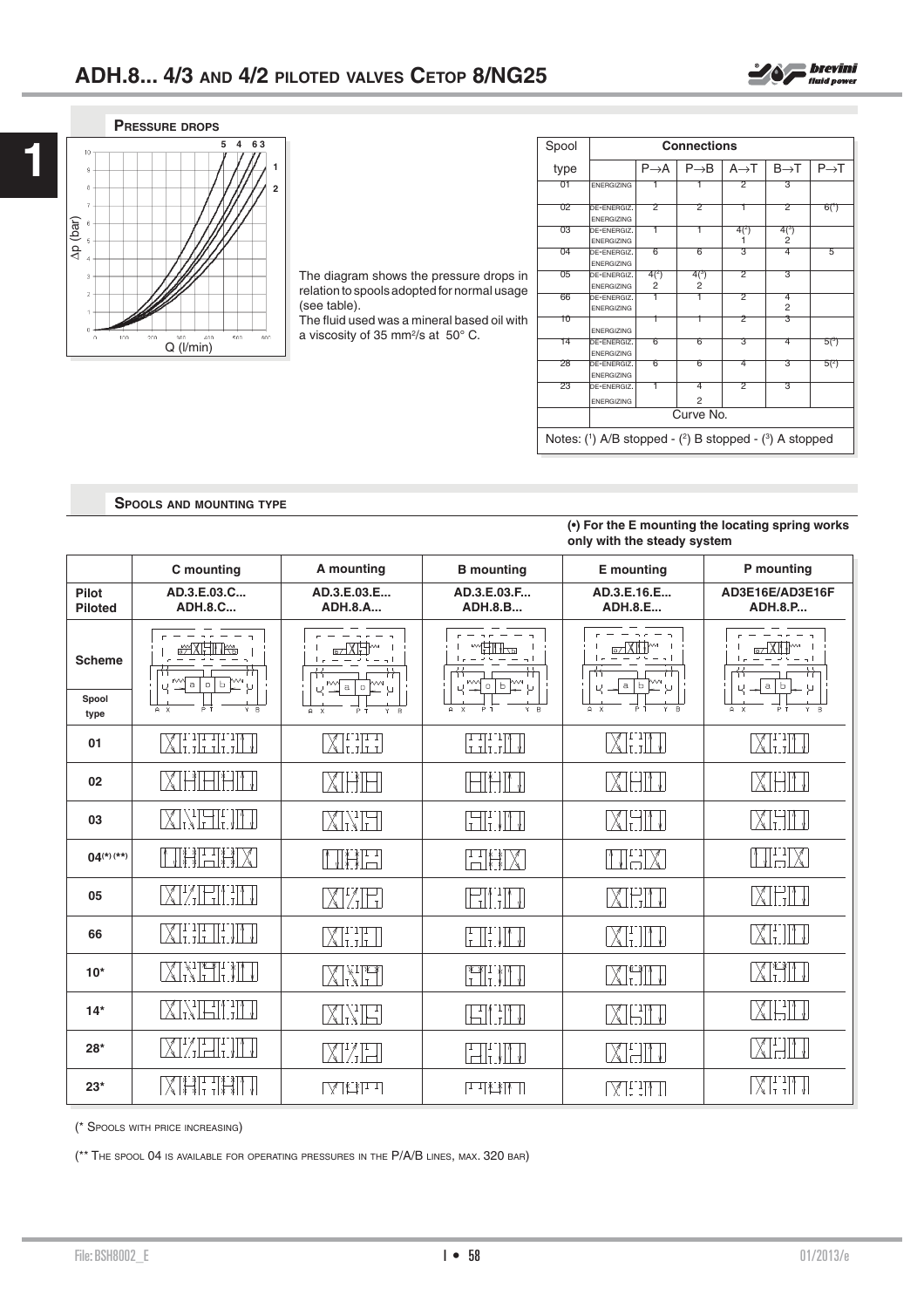1

2

3

4

**1** Piloted solenoid valve type **AD3E (CETOP3 NG6)**

 $77$  53.2

152

Ø 6

6,5

77

 $N°6$  Ø 12

278 45 | 188 | 45

229,5

P

hole ø1.5, already mounted on the port "P".

\* The piloted valve is provided with a calibrated screw M6 with

**2** Flow regulation valve type **AM3QF..C 3** Pressure reduction valve type **AM3RD..C**

**4** Main valve type **ADH8\***

| FOR DIFFERENT CONTROLS, PLEASE CONTACT OUR TECHNICAL ARON SERVICE |
|-------------------------------------------------------------------|
|                                                                   |

| Max. operating pressure ports P/A/B                                  | 420 bar                                |
|----------------------------------------------------------------------|----------------------------------------|
| The spool 04 is available for operating pressures in the P/A/B lines | max. 320 bar                           |
| Max. operating pressure port T (int. drainage)                       | 160 bar                                |
| Max. operating pressure port T (ext. drainage)                       | 250 bar                                |
| Max. piloting pressure                                               | 350 bar                                |
| Min. piloting pressure                                               | 5 bar                                  |
| Max. flow with 04-14-28 spools                                       | 500 l/min a 210 bar                    |
|                                                                      | 450 l/min a 320 bar                    |
| Max. flow with all other spools                                      | 600 l/min a 210 bar                    |
|                                                                      | 500 l/min a 320 bar                    |
| Piloting oil volume for engagement 3 position valves                 | 11.1 $cm3$                             |
| Piloting oil volume for engagement 2 position valves                 | $22.12 \text{ cm}^3$                   |
| Hydraulic fluid                                                      | mineral oil DIN 51524                  |
| Fluid viscosity                                                      | $2.8 \div 380$ mm <sup>2</sup> /s      |
| Fluid temperature                                                    | $-20^{\circ}$ C $\div$ 70 $^{\circ}$ C |
| Ambient temperature                                                  | $-20^{\circ}$ C $\div$ 50 $^{\circ}$ C |
| Max, contamination level                                             | class 10 in accordance with            |
|                                                                      | NAS 1638 with filter $B_{25} \ge 75$   |
| Weight ADH8 without pilot valve                                      | 13,1 Kg                                |
| Weight ADH8 with pilot valve with 1 AC solenoid                      | 14,3 Kg                                |
| Weight ADH8 with pilot valve with 1 DC solenoid                      | 14,5 Kg                                |
| Weight ADH8 with pilot valve with 2 AC solenoids                     | 14,6 Kg                                |
| Weight ADH8 with pilot valve with 2 DC solenoids                     | 15,1 Kg                                |

#### **Switching time**

Such values refer to a solenoid valve with  $P = 100$  bar pressure using a mineral oil at 50°C with 36 mm<sup>2</sup>/sec viscosity PA and BT connections.

|           | <b>SWITCHING TIMES PILOTED VALVE</b>                      |    |                                                 |    |  |
|-----------|-----------------------------------------------------------|----|-------------------------------------------------|----|--|
| Solenoids | <b>ENERGIZING</b> $\pm 10\%$ (ms)<br>3 posit.<br>2 posit. |    | DE-ENERGIZING ±10% (ms)<br>3 posit.<br>2 posit. |    |  |
| AC.       | 60                                                        | 45 | 90                                              | 60 |  |
| DC.       | 75                                                        | 55 | 90                                              |    |  |

#### **OVERALL DIMENSIONS CETOP 8 MOUNTING SURFACE**





#### SPOOL STROKE ADJUSTMENT

92,1 115

 $\ddot{c}$ 

28,5

55

 $\epsilon$ 

40

Ð

126